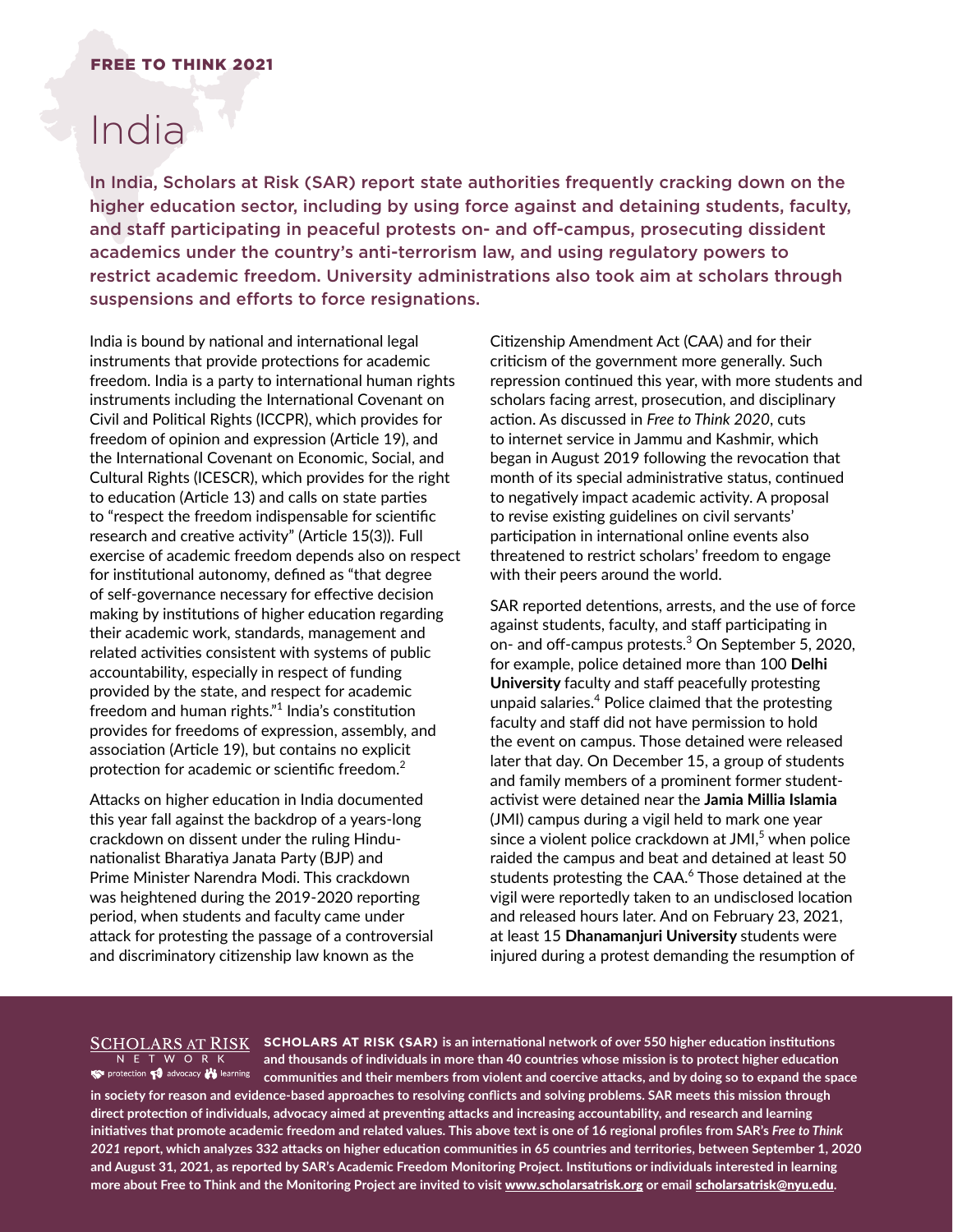college classes amid a faculty strike.<sup>7</sup> Police intervened and began firing tear gas at students when the students attempted to exit campus and march towards the State Assembly to continue their protest. Clashes broke out between police and some of the students, leading the former to baton-charge students and discharge more tear gas.

State authorities continue to investigate, prosecute, and scholars and students for their public expression and associations. For example, on November 9, 2020, police opened a criminal investigation into **Shilpa Singh**, a professor of political science at the V.M. Salgaocar College of Law, for Facebook comments about conservative religious practices in India.<sup>8</sup> The police investigation was based on a first information report (FIR) filed by Rajiv Jha, a member of a far-right Hindu-nationalist group, who complained that Singh "pass[ed] derogatory comments on social media mocking Hindu religion, traditions, faith, and beliefs." Jha posted the FIR to Facebook, which reportedly resulted in frequent harassment and violent threats against Singh, who later publicly stated that comments in her initial post had been taken out of context. About one month after the investigation opened, a court granted Singh anticipatory bail and ordered her to refrain from "posting any instigating post spreading hatred and enmity between the religions and classes." A number of scholars and students

remain in state custody or under investigation for their expression, views, and associations. These include **Anand Teltumbde**, <sup>9</sup> **Asif Iqbal Tanha**, <sup>10</sup> **Devangana Kalita**, <sup>11</sup> **Gokarakonda Naga (G.N.) Saibaba**, <sup>12</sup> **Hany Babu**, <sup>13</sup> **Meeran Haider**, <sup>14</sup> **Natasha Narwal**, <sup>15</sup> **Rona Wilson**, <sup>16</sup> **Safoora Zargar**, <sup>17</sup> **Sharjeel Imam**, <sup>18</sup> **Shoma Sen**, 19 and **Varavara Rao**. 20 Most of these scholars and students have been accused of violating the Unlawful Activities (Prevention) Act (UAPA), a law purportedly intended to prevent acts of terrorism and other national security threats, but that has frequently been used to punish and silence human rights activists, political opposition, and other expression or activities the government finds displeasing. Babu, Rao, Sen, Teltumbde, and Wilson were jailed under the UAPA based on allegations that they instigated violent clashes at the 2018 Bhima Koregaon memorial, which commemorated an 1818 battle in which Dalit soldiers of the British army fought upper-caste Hindus. Evidence used to support the allegations has been called into question for its veracity and relevance; it reportedly includes files that were planted on one defendant's computer. The scholars implicated in the case are known for their human rights and anti-caste activism. At the close of this reporting period, Kalita, Narwal, Tanha, and Zargar—students arrested for their peaceful activism against the CAA—were out on bail but continued to face charges.



## **ACADEMIC FREEDOM INDEX: INDIA**

India has experienced a significant drop in national respect for academic freedom since 2014. That year, Narendra Modi came to power as prime minister and the Bharatiya Janata Party (BJP) took control of India's Parliament. State and higher education actors have used arrests, prosecutions, dismissals, and other coercive means to punish and silence scholars and students whose academic work, views, or associations the government finds displeasing. Learn more about the above data, made available by the Academic Freedom Index, a tool co-developed by the Global Public Policy Institute (GPPi), the Friedrich-Alexander-Universität Erlangen-Nürnberg (FAU), the V-Dem Institute, and SAR, at <https://www.gppi.net/2021/03/11/free-universities>.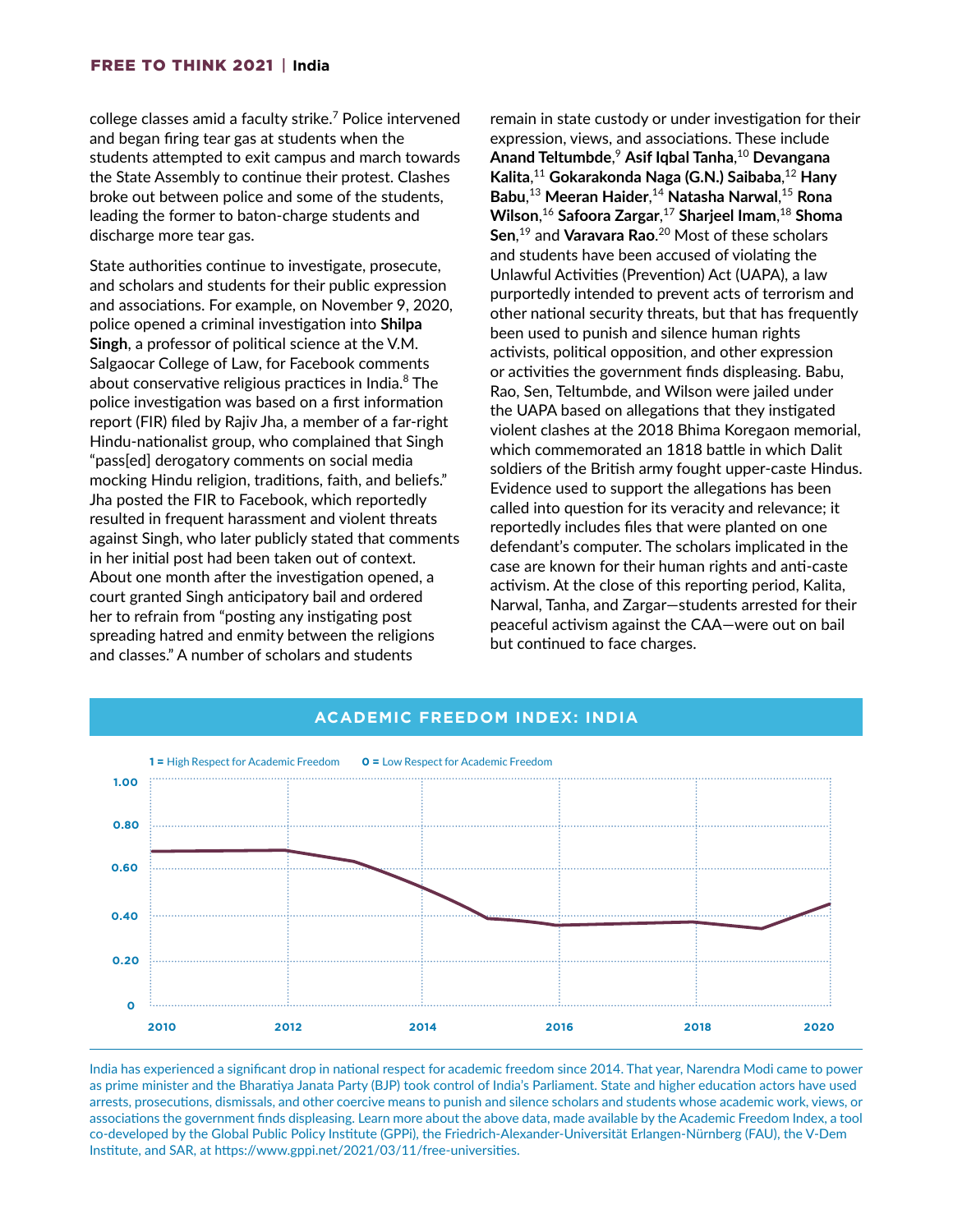Higher education institutions retaliated against scholars through suspensions and other pressures. On January 7, 2021, Visva-Bharati University (VBU) suspended economics professor **Sudipta Bhattacharyya**, in apparent retaliation for his expression critical of a hiring decision at VBU and his inquiry into a conversation the vice-chancellor claimed to have had with the renowned economist Amartya Sen.<sup>21</sup> The university said that Bhattacharyya "ma[de] derogatory remarks" and "circulat[ed] a complaint against a colleague."<sup>22</sup> News of the suspension order prompted student protests and a petition signed by more than 500 academics. On May 17, the Central University of Kerala (CUK) suspended **Gilbert Sebastian**, an assistant professor in the Department of International Relations, for describing the Rashtriya Swayamsevak Sangh (RSS), a Hindu-nationalist organization connected to India's ruling party, as a "proto-fascist" group. $23$  Sebastian allegedly said this during a virtual session of a course he teaches on "fascism and Nazism," during which he also allegedly referred to other political figures and governments that could be considered examples of proto-fascists, including the Spanish general Francisco Franco and the apartheid government of South Africa. Members of a student wing of the RSS, known as the Akhil Bharatiya Vidyarthi Parishad, complained to the university about Sebastian's remarks. At Ashoka University, a vice-chancellor's sudden resignation raised serious concerns over scholars' ability to think freely. **Pratap Bhanu Mehta**, a political scientist and the vice-chancellor of Ashoka University from 2017 to 2019, wrote in a resignation that he was considered by the university's founders to be a "political liability," apparently due to his writings, saying "My public writing in support of a politics that tries to honour constitutional values of freedom and equal respect for all citizens is perceived to carry risks for the university."24 Protests and international outcry followed news of his resignation.<sup>25</sup> One of Mehta's close friends and a colleague at Ashoka, economist **Arvind Subramanian**, resigned in protest two days later, citing a shrinking space for academic freedom.<sup>26</sup>

During this reporting period, Indian authorities used regulatory powers to restrict academic exchange. On January 15, 2021, India's Ministry of Education (MoE), in consultation with the Ministry of External Affairs (MEA), announced guidelines for how publicly funded higher education institutions and their members hold online virtual conferences, seminars, and trainings.<sup>27</sup> According to the guidelines, state institutions, including public universities, organizing any international online event must seek the advance approval of the MEA, which is instructed to ensure that the event's subject

matter "is not related to security of State, Border, North East States, [the Union Territory] of [Jammu and Kashmir], Ladakh or any other issues which are clearly/purely related to India's internal matter/s." The guidelines called for "appropriate level of scrutiny to be exercised to identify the nature and sensitivity of data / contents of presentations / information to be shared by the Indian delegation" and required the MEA's advance approval of event participants. Given the dependence of scholars, students, and their institutions on virtual meeting platforms due to the ongoing COVID-19 pandemic, members of the academic community raised concerns that the guidelines would severely hamper international academic exchange. $^{28}$  On February 25, the government announced that the new guidelines no longer applied to the higher education sector.<sup>29</sup> At the same time, however, existing guidelines from 2008 continue to require clearance from the MEA in the organizing of non-virtual international academic events, including "all events related to security of State, Border, North East States, [Jammu and Kashmir] or any other issues which are clearly/purely related to India's internal matters;" "events having foreign funding and sponsorship;" and "events involving sensitive subjects (political, scientific, technical, commercial, personal) with provisions for sharing of data in any form."

As described in *Free to Think 2020*, scholars, students, and society generally in Jammu and Kashmir continued to suffer from state-ordered restrictions on telecommunications that significantly impeded academic activity. Drastic cuts to internet service, along with a heightened security lockdown, were imposed on Jammu and Kashmir in August 2019 after India's Parliament voted to revoke the region's special status, which had offered some limited autonomy. Scholars and students had lodged complaints that they were unable to access research and learning materials, to submit academic works, register for academic programs, or apply for scholarships.30 Internet speed was intermittently increased and throttled back over the course of the year. By February 2021, state authorities announced that internet connectivity would be fully restored.<sup>31</sup> Concerns have also been raised about scholars' and students' ability to research and discuss Jammu and Kashmir, a sensitive topic in India. In June 2021, officials at the **Tata Institute of Social Sciences** (TISS) launched an inquiry when social media users expressed outrage over a screenshot of a master's student's dissertation which referred to "India Occupied Kashmir" in the title.<sup>32</sup> TISS issued a statement in response to the backlash saying that the institute "does not endorse the title" and that "Necessary action has been initiated for fact finding."<sup>33</sup>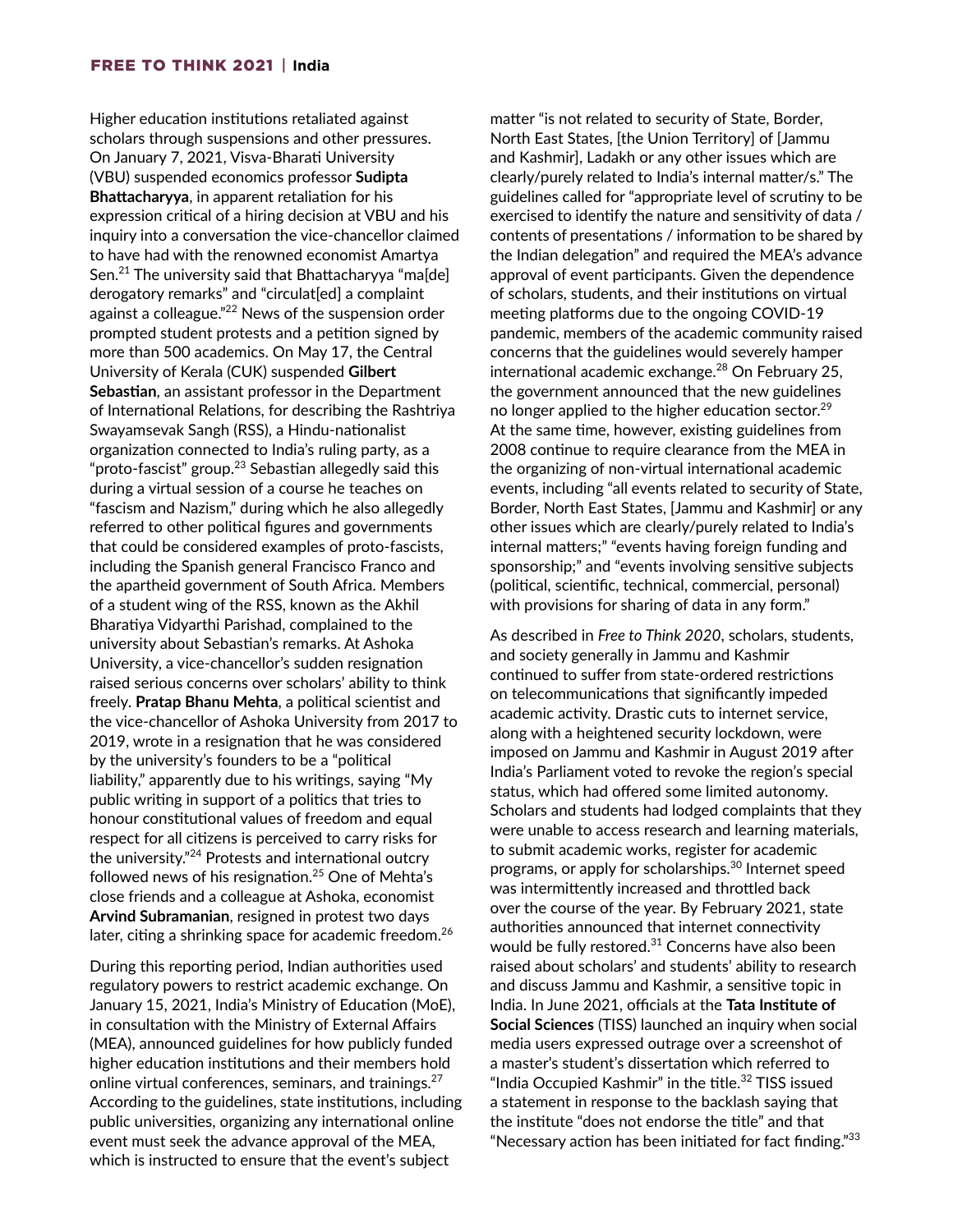\*\*\*

SAR remains deeply concerned about actions taken and policies enforced by the Indian authorities that undermine academic freedom and institutional autonomy. Such actions and policies jeopardize the conditions India's higher education communities require for quality research, teaching, and discourse. Imprisoning and taking disciplinary actions against scholars and students for their ideas and restricting the academic activity of entire communities of scholars and students have a chilling effect on the sector's ability to understand and seek to resolve problems of the day. Ultimately, they deny everyone—in and outside India—the scientific, cultural, political, and economic benefits of a strong, healthy state of academic freedom.

SAR calls on Indian state authorities to safeguard and promote academic freedom, including by releasing and dropping prosecutions of scholars and students based on nonviolent academic or expressive activity and alleged associations; repealing the Unlawful Activities (Prevention) Act and similar legislation, or revising the same in order to ensure compliance with obligations under its constitution and international human rights law; removing existing restrictions and refraining from future restrictions on international academic conferences, meetings, and other forms of scholarly exchange; and ensuring the autonomy and functioning of higher education institutions in Jammu and Kashmir, including by maintaining access to high-speed internet. SAR further calls on the higher education communities in and outside India, as well as international governments, to press Indian state authorities to take the above steps.

#### **ENDNOTES**

- 1. *See* UNESCO, "Recommendation concerning the Status of Higher-Education Teaching Personnel," November 11, 1997, para. 17, http://portal.unesco.org/en/ev.php-URL\_ ID=13144&URL\_DO=DO\_TOPIC&URL\_SECTION=201.html.
- 2. *See* Constitution of India (2015), available at https://www. constituteproject.org/constitution/India\_2015.pdf?lang=en.
- 3. Additional incidents include: SAR AFMP, October 12, 2020, https://www.scholarsatrisk.org/report/2020-10-12-delhiuniversity/; and SAR AFMP, January 8, 2021, https://www. scholarsatrisk.org/report/2021-01-08-university-ofhyderabad/.
- 4. SAR Academic Freedom Monitoring Project (AFMP), September 5, 2020, https://www.scholarsatrisk.org/ report/2020-09-05-delhi-university/.
- 5. SAR AFMP, December 15, 2020, https://www.scholarsatrisk. org/report/2020-12-15-jamia-millia-islamia/.
- 6. SAR AFMP, December 15, 2019, https://www.scholarsatrisk. org/report/2019-12-15-jamia-millia-islamia/.
- 7. SAR AFMP, February 23, 2021, https://www.scholarsatrisk.

org/report/2021-02-23-dhanamanjuri-university/.

- 8. SAR AFMP, November 9, 2020, https://www.scholarsatrisk. org/report/2020-11-09-v-m-salgaocar-college-of-law/.
- 9. SAR AFMP, April 14, 2020, https://www.scholarsatrisk.org/ report/2020-04-14-goa-institute-of-management/.
- 10. SAR AFMP, May 17, 2020, https://www.scholarsatrisk.org/ report/2020-05-17-jamia-millia-islamia/.
- 11. SAR AFMP, May 23, 2020, https://www.scholarsatrisk.org/ report/2020-05-23-jawaharlal-nehru-university/.
- 12. SAR AFMP, May 9, 2014, https://www.scholarsatrisk.org/ report/2014-05-09-delhi-university/.
- 13. SAR AFMP, July 28, 2020, https://www.scholarsatrisk.org/ report/2020-07-28-delhi-university/.
- 14. SAR AFMP, April 1, 2020, https://www.scholarsatrisk.org/ report/2020-04-01-jamia-millia-islamia/.
- 15. SAR AFMP, May 23, 2020, https://www.scholarsatrisk.org/ report/2020-05-23-jawaharlal-nehru-university/.
- 16. SAR AFMP, June 6, 2018, https://www.scholarsatrisk.org/ report/2018-06-06-rashtrasant-tukadoji-maharaj-nagpuruniversity/.
- 17. SAR AFMP, April 10, 2020, https://www.scholarsatrisk.org/ report/2020-04-10-jamia-millia-islamia/.
- 18. SAR AFMP, January 28, 2020, https://www.scholarsatrisk.org/ report/2020-01-28-jawaharlal-nehru-university/.
- 19. SAR AFMP, June 6, 2018, https://www.scholarsatrisk.org/ report/2018-06-06-rashtrasant-tukadoji-maharaj-nagpuruniversity/.
- 20. *See* Frontline Defenders, "Varavara Rao," https:// frontlinedefenders.org/en/profile/varavara-rao/.
- 21. SAR AFMP, January 7, 2021, https://www.scholarsatrisk.org/ report/2021-01-07-visva-bharati-university/.
- 22. "Kolkata: "VBU suspends prof after colleague's complaint," *Indian Express*, January 9, 2021, https://indianexpress.com/ article/cities/kokata/kolkata-vbu-suspends-prof-aftercolleagues-complaint-7139009/.
- 23. SAR AFMP, May 17, 2020, https://www.scholarsatrisk.org/ report/2020-05-17-central-university-of-kerala/.
- 24. Ritika Chopra, "Ashoka row: Over 150 academicians from Harvard, Yale and Oxford come out in support of Pratap Bhanu Mehta," *Indian Express*, March 20, 2021, https://indianexpress. com/article/india/pratap-bhanu-mehta-ashoka-universitysupport-7236366/.
- 25. Ibid; Alasdair Pal and Anand Katakam, "Students protest at elite Indian university as academics quit amid row over freedoms," *Reuters*, March 18, 2021, https://www.reuters. com/article/india-university/students-protest-at-elite-indianuniversity-as-academics-quit-amid-row-over-freedomsidUSKBN2BA1GB.
- 26. Ritika Chopra, "Full text of resignation letter: Two days after PB Mehta's exit, economist Arvind Subramanian quits Ashoka University," *Indian Express*, March 18, 2021, https:// indianexpress.com/article/india/arvind-subramanian-ashokauniversity-pb-mehta-7233744/.,
- 27. Shuriah Niazi, "New ministry rules set curbs on academic freedom online," *University World News*, February 3, 2021, https://www.universityworldnews.com/post. php?story=20210203072713445.
- 28. Ibid.
- 29. "Now, colleges do NOT need prior permission from MEA to hold webinars, after academia protest," *Edex Live*, February 25, 2021, https://www.edexlive.com/news/2021/feb/25/nowcolleges-do-not-need-prior-permission-from-mea-to-hold-